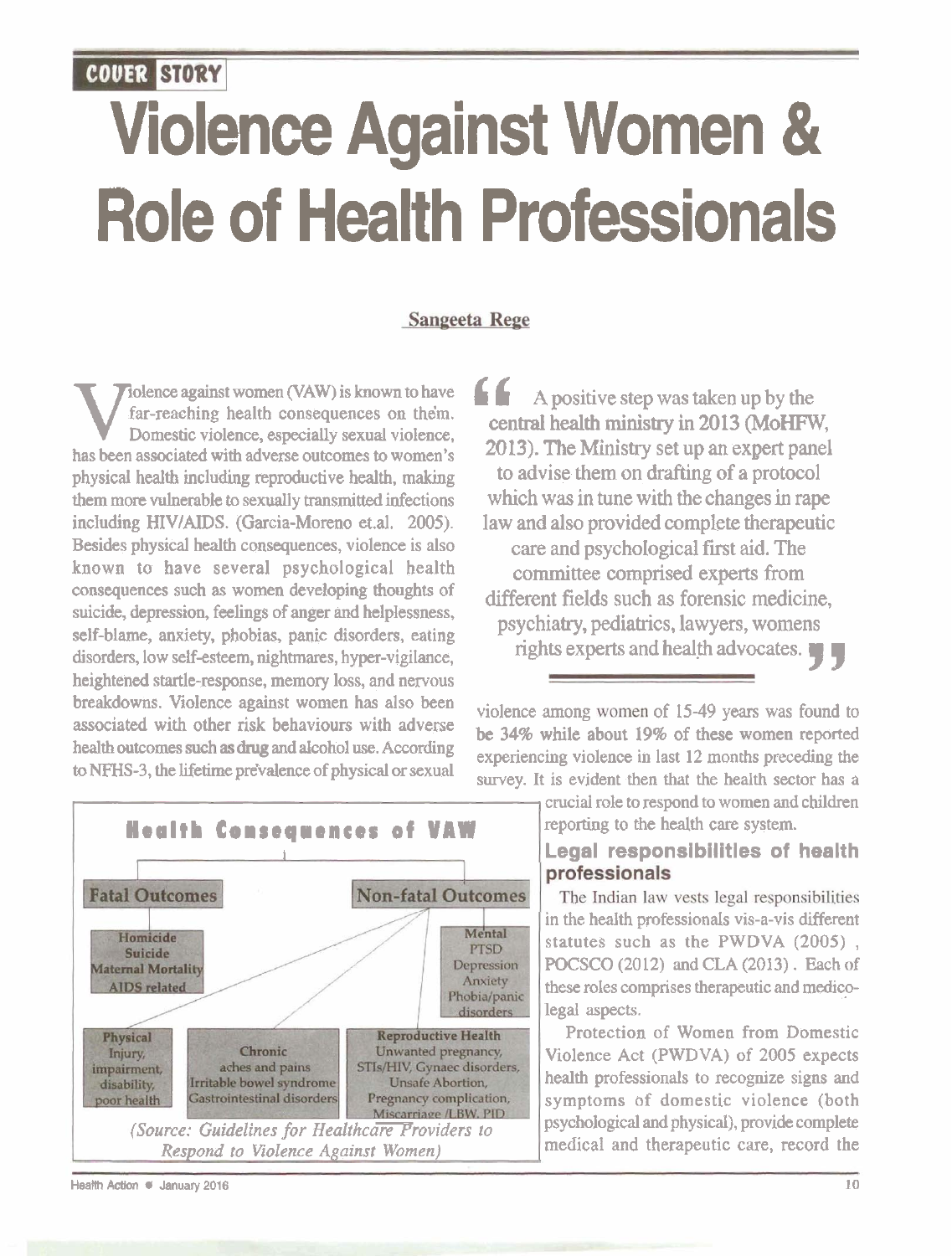details of the abuse faced by the woman and also inform her about the PWDVA. Each health facility is expected to cany out this role at the minimum. Once they inform the woman about the law and she expresses interest in pursuing a case, the health provider must put the woman in touch with the Protection Officer (PO). Such a person has been designated under the **PWDVA** to facilitate all services such as registration of police complaint, coordinate services such as shelter services, legal aid, medical help and also counselling services. The POs are additionally expected to file DIR (domestic incident report) and forward it to the magistrate's office for speedy orders under the law. It is therefore pertinent that health professionals such as doctors and nurses be' aware of the laws and obligations under the law.

In a nutshell, the roles of health professionals on responding to domestic violence as per **PWDVA** are

- Identification of abuse
- Provision of comprehensive medical support
- Documentation of past and current episodes of abuse in a medico legal form.
- Emotional support and information about the available remedies under the act and make appropriate referrals
- Filling of a DIR (domestic incident report ) and referral to the Protection Officer (PO)

The law has also vested an important responsibility in health professionals in connection with survivors reporting sexual violence. The law related to child sexual abuse (Protection of Children from Sexual Offences Act 2012) and Criminal Law Amendment to Rape (CLA 2013) have mandated immediate medical and psychological first aid to all survivors of sexual violence irrespective of whether they have reached the hospital with / without police. In fact, non-provision of such medico-legal and therapeutic care to women and children seeking care can make the health professional liable for punishment and a fine (Sec 166 B of IPC).

Changes in the rape law also necessitates that the current medico-legal practices be overhauled in order to ensure good quality comprehensive services for women and children reporting sexual violence. Till 2013 there was a complete lack of scientific medico legal care in instances of sexual violence. The practice of health professionals focused on age-old archaic and unscientific practices such as two-finger test, measurement of height- weight to determine extent of resistance offered by the person on whom sexual



violence occurred and recording the status of the hymen (IJME Padma's paper). Many health professionals would only focus on medico-legal examination and evidence collection. Those surviving the sexual violence were sent back without any health care, Despite evidence that sexual violence led to a range of health consequences such as sexually transmitted infections including *HIV,* unwanted pregnancies, infections and a range of psychological health consequences.

### **Efforts to engage the health care system to respond to violence against women**

One of the first efforts made to engage the health sector to respond to violence against women was through the setting up of a hospitai based-crisis centre in Mumbai. CEHAT, a research institution of the Anusandhan Trust, collaborated with K B Bhabha Municipal Hospital in a Mumbai suburb to set up "Diaasa" - a hospital based crisis centre in 2001 . The centre had 2 important functions: one was the provision of crisis intervention services to women and children facing violence. Second was building capacities of health professionals to identify health consequences leading to violence and providing them with care and treatment. The Dilaasa crisis centre was replicated by the MCGM in another hospital in eastern suburb in 2005. Consistent engagement with the public health care system along with training and dialogue with doctors and nurses helped in the creation of a cadre of trained health professionals as trainers. Doctors and nurses as ' trainers started representing the Dilaasa through a "training cell". Members of training cell also initiated the creation of comprehensive health care services to sexual violence survivors in 2008. These observations go to show that health professionals were not only motivated to screen and support women and children, but were also keen that health professionals of other